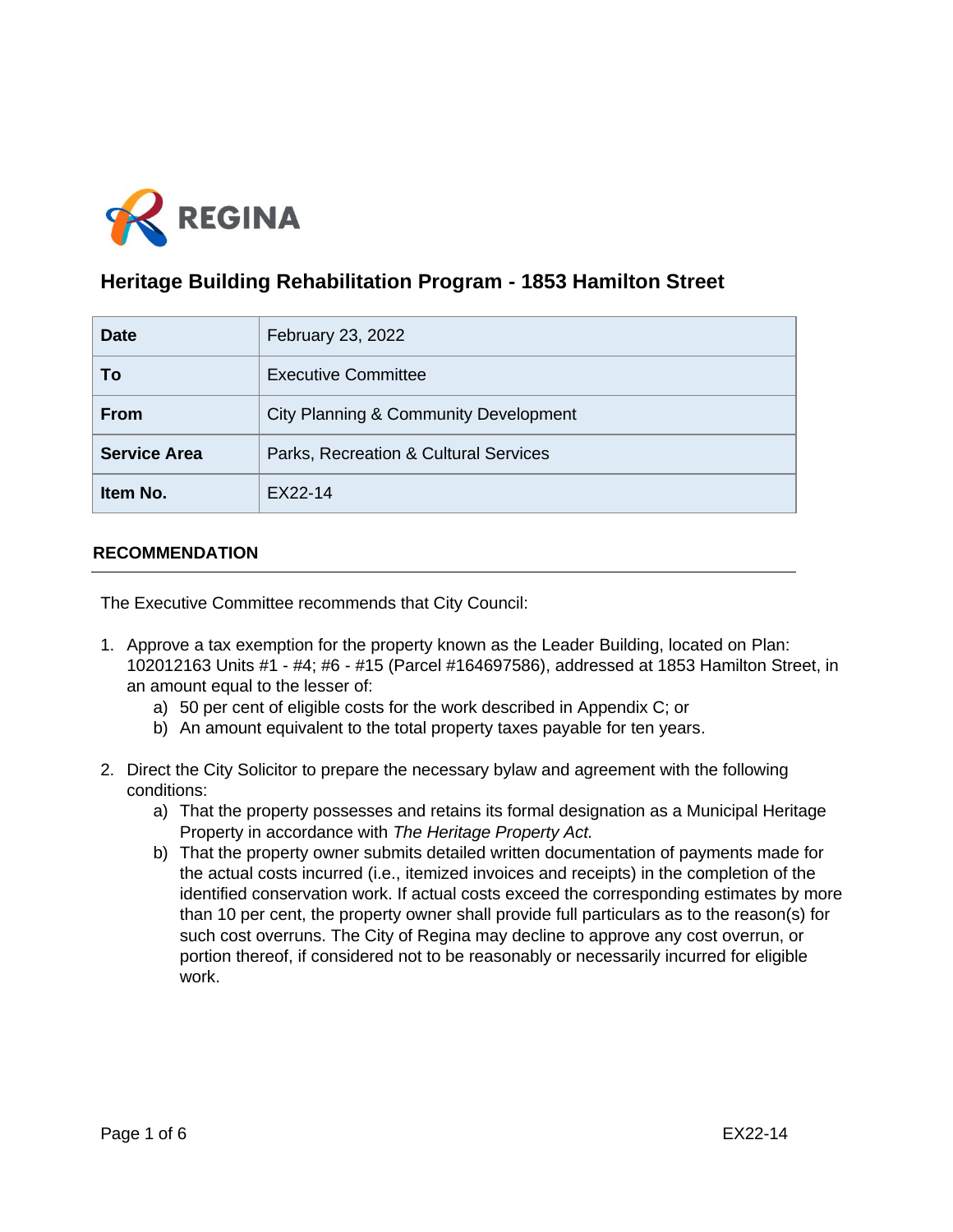- c) That work completed and invoices submitted by September 30 each year would be eligible for tax exemption starting the following year of up to 50 per cent of the cost of approved work.
- d) That the Executive Director of City Planning & Community Development or designate be authorized under the tax exemption agreement to make all determinations regarding reimbursements of the cost incurred for work done to the property based on the City of Regina's Heritage Building Rehabilitation Program and the Conservation Plan for the property (attached as Appendix D).
- 3. Authorize the Executive Director of City Planning & Community Development or designate to apply to the Government of Saskatchewan on behalf of the property owner for any exemption of the education portion of the property taxes that is \$25,000 or greater in any year during the term of the exemption.
- 4. Approve these recommendations at its meeting on March 2, 2022.

### **ISSUE**

The applicant, Nicor Developments Inc., on behalf of the unit owners and the condominium corporation, Leader Building Condominium Corporation, has requested a property tax exemption under the Heritage Building Rehabilitation Program to assist in recovering costs associated with conserving the building. The proposed conservation work will ensure the continued existence of a designated Municipal Heritage Property.

The Administration has determined that the conservation work proposed is eligible for assistance under the Heritage Building Rehabilitation Program. A property tax agreement between the City of Regina (City) and the property owners will secure the City's interests in ensuring the building is properly conserved and maintained.

### **IMPACTS**

# **Financial Impacts**

Section 262(4) of *The Cities Act* limits the term of a tax exemption agreement to not more than five years. However, Section 28(a) of *The Heritage Property Act* enables City Council to provide tax relief to any person, organization, agency, association, or institution with respect to heritage property notwithstanding any provisions of *The Cities Act*. The Heritage Incentive Policy approved by City Council in August 2014 established a tax exemption for a maximum of 10 years.

Financial assistance can be provided through a tax exemption equivalent to the lesser of:

Fifty per cent of eligible work costs which is  $$236,217.84$  (\$ 472,735.68 Eligible Costs x 50 per cent); or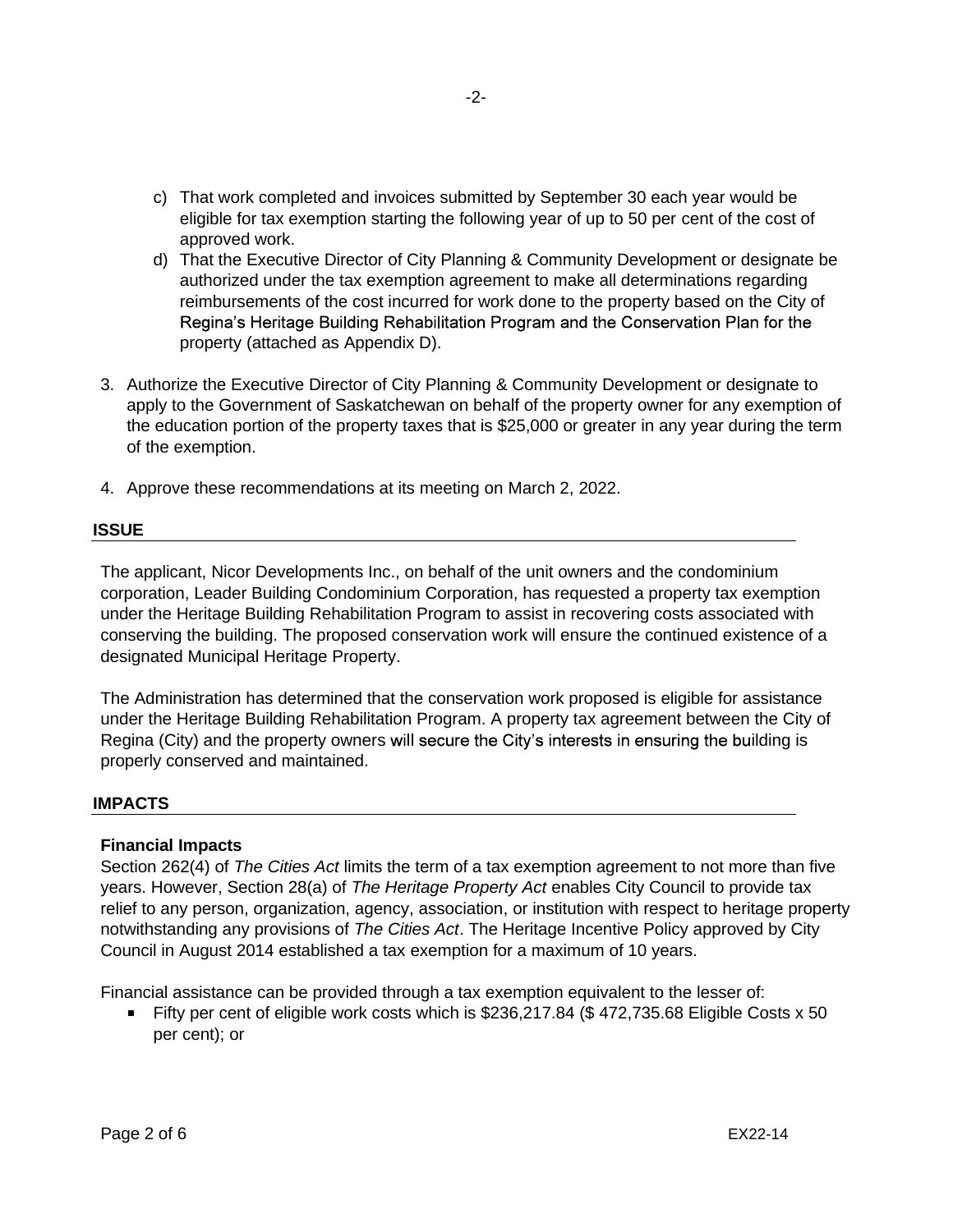The total property taxes that would otherwise be payable in the 10 years immediately following the approval of the tax exemption by the City Council is estimated at \$1,066,502.31 inflated by three per cent a year over the next 10 years. This amount is based on 2021's property taxes of  $$ 90,321.88$  (Municipal portion:  $$ 54,655.85$ ; Education portion:  $$$ 30,744.96; Library portion: \$ 4,921.07)

Given the analysis above, the recommended financial assistance is 50 per cent of eligible work costs which is valued at approximately \$236,217.84. Since the exemption value is more than \$200,000, the applicant has submitted a development pro forma that provides detailed costs, budget, and cash flow.

### **Environmental Impacts**

City Council set a community goal for the city of Regina of achieving net zero emissions and sourcing of net zero renewable energy by 2050. In support of this goal, City Council asked Administration to provide energy and greenhouse gas implications of recommendations so that Council can evaluate the climate impacts of its decisions.

Restoring and preserving heritage buildings can prevent greenhouse gas (GHG) emissions resulting from demolition of the existing structure and construction of a new building. For example, the retention of an existing building prevents the generation of construction waste and demolition waste that would have been disposed at the landfill. Some of the materials disposed at the landfill would also generate GHG emissions.

### **Policy Impacts**

Conservation of the Leader Building meets the following policies outlined in Part A of *Design Regina: The Official Community Plan Bylaw No. 2013-48* (OCP):

### Section D8: Culture

**Goal 1 – Support Cultural Development and Cultural Heritage: Enhance quality of life and** strengthen community identity and cohesion through supporting cultural development and cultural heritage.

- 10.1 Build partnerships and work collaboratively with community groups, other levels of government, and the private and voluntary sectors to encourage cultural development opportunities and conserve historic places.
- 10.4 Protect, conserve and maintain historic places in accordance with the *Standards and Guidelines for the Conservation of Historic Places in Canada* and any other guidelines adopted by City Council.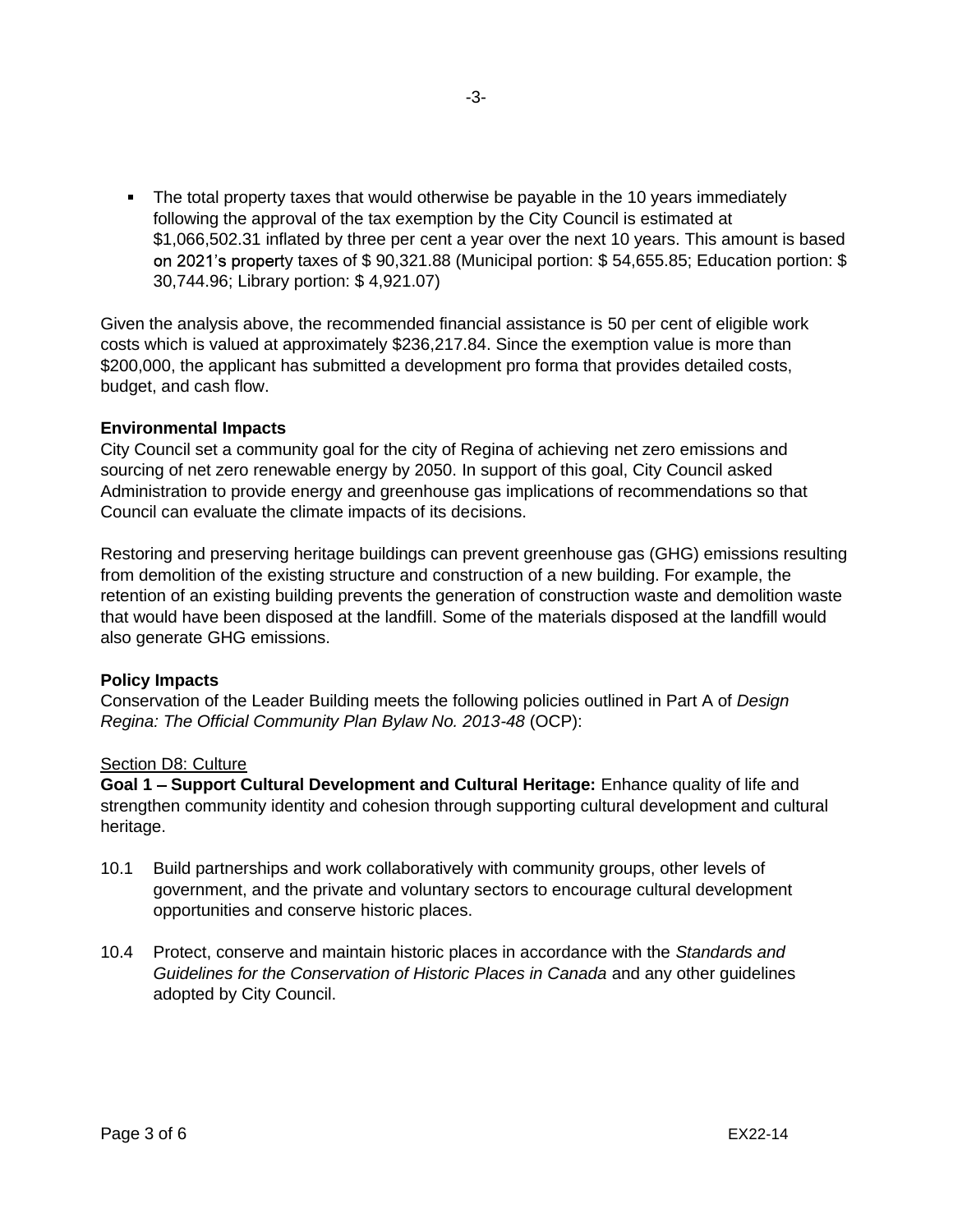- 10.5 Encourage owners to protect historic places through good stewardship and voluntarily designating their property for listing on the Heritage Property Register.
- 10.6 Leverage and expand funding, financial incentive programs and other means of support to advance cultural development, cultural resources and conservation of historic places.

The proposal is also consistent with the vision and objectives of Regina's Cultural Plan respecting:

# Goal 7.3 – Commemorate and Celebrate the City's Cultural Heritage

Objectives:

- **Demonstrate Leadership through the Management of the Heritage Conservation Program.**
- Conserve Cultural Heritage Resources.
- **Ensure New Development contributes to Sense of Place.**

There is no accessibility, risk/legal, or other impacts.

# **OTHER OPTIONS**

If Council decides that the property does not require the funding for conservation, Council may reject the application and provide reasons for the decision.

### **COMMUNICATIONS**

The property owners and Heritage Regina have received a copy of this report for information. The owner and any interested parties will receive written notice of City Council's decision.

### **DISCUSSION**

City Council approved Bylaw No. 8385 attached as Appendix E, designating 1853 Hamilton Street as a Municipal Heritage Property, on February 16, 1987. The Leader Building, built in 1912, commemorates the development of media communications in Regina. It was constructed as the fourth location of the Leader Newspaper and served for 25 years as the headquarters of the Leader-Post Newspaper. Designed by the noted firm of Brown and Vallance Architects, the Leader Building is a six storey, terra-cotta-faced office complex built in the Chicago School style.

# Conservation Work and Eligible Costs

The owner plans to undergo specific conservation work on the building as detailed in the Conservation Plan attached as Appendix D. Under the *Standards and Guidelines for the Conservation of Historic Places in Canada*, the work proposed for the Leader Building includes aspects of preservation, rehabilitation, and restoration. The general strategy for the Leader Building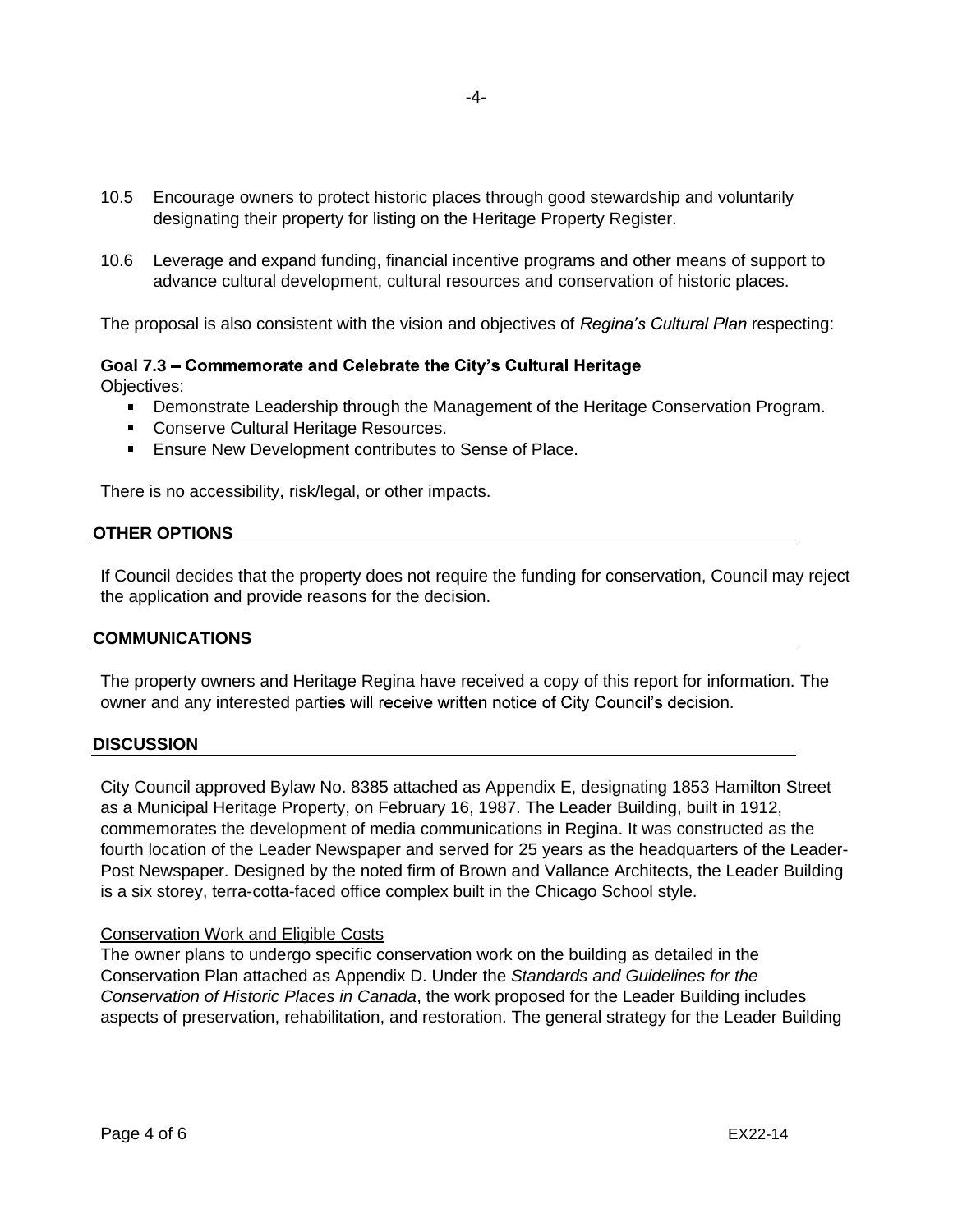is to restore and preserve the exterior façade and rehabilitate the interior. The proposal is to maintain the heritage elements of the building in three phases. The requested incentive is to cover the cost of West Cornice and Parapet work specified under Phase 1.

Phase 1: Currently Critical

- **Foundation**
- **Masonry Repointing and Repair**
- **West Cornice and Parapet**

Phase 2: Potentially Critical - Requires Further Investigation

- **East Windows**
- Roof and Parapet

Phase 3: Recommended

**Façade Paint Removal** 

The Administration has determined that all the above proposed work is eligible for assistance under the policy as this work is required to conserve the character-defining elements of the building's exterior.

The Leader Building was previously approved for tax exemptions between 2008 and 2015. Approval of an additional tax exemption ensures continued conservation of an important heritage building in the downtown. This incentive leverages the investment of the building owner and may also result in increased property taxes over time.

### **DECISION HISTORY**

The Heritage Building Rehabilitation Program (CR 14-100) attached as Appendix F of this report was adopted by City Council on August 25, 2014. The Heritage Incentive Policy approved through this program allows the City to provide tax exemption for eligible conservation work performed for the maintenance of a Municipal Heritage Designated Property. The conservation work must be performed in accordance with the *Standards and Guidelines for the Conservation of Historic Places in Canada.*